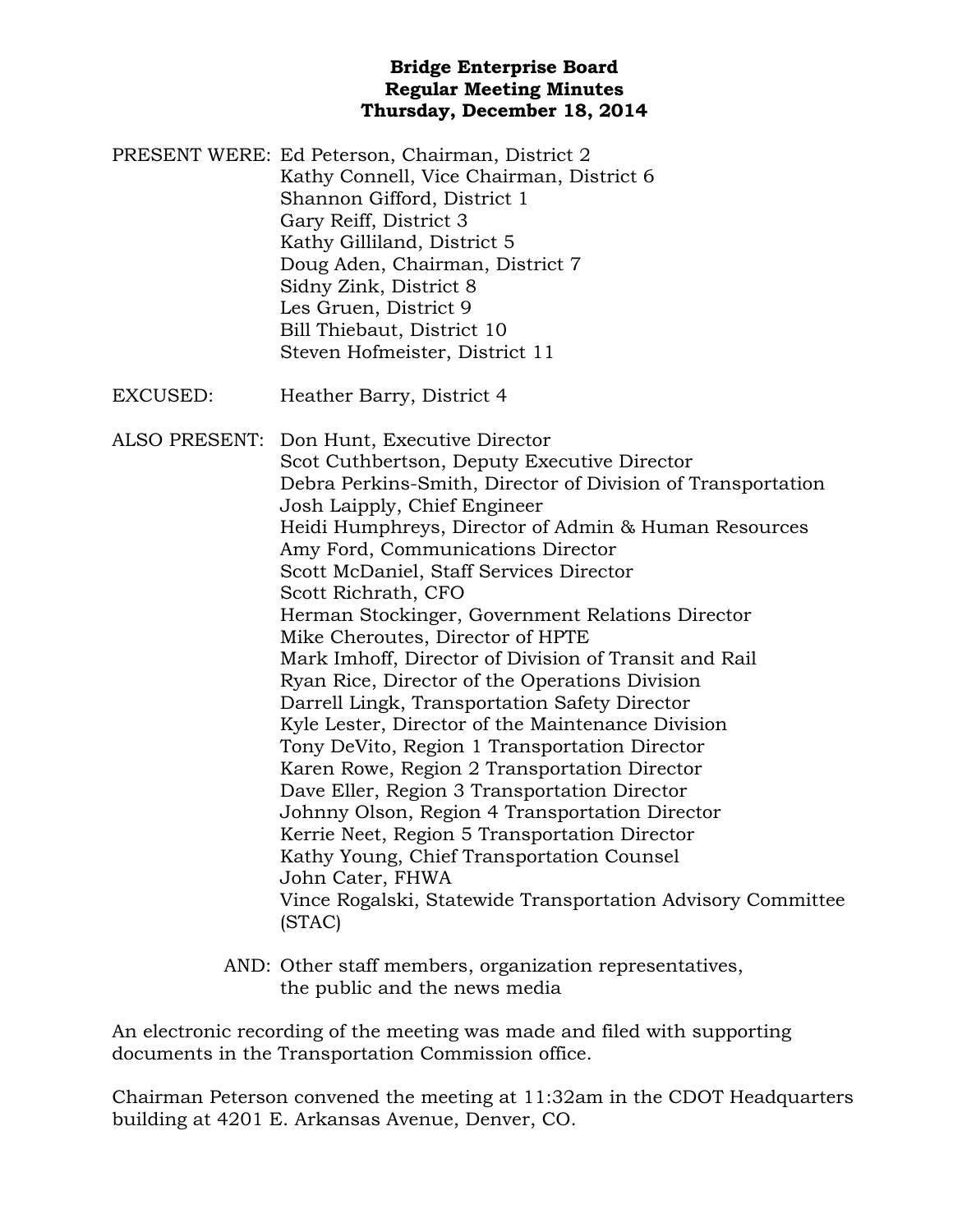## **Audience Participation**

Chairman Peterson stated that no members of the audience wished to address the Board of Directors.

# **Act on Consent Agenda**

Chairman Peterson entertained a motion to approve the Consent Agenda. Director Connell moved to approve the resolution, and Director Gilliland seconded the motion. Upon vote of the Board the resolution passed unanimously.

### **Resolution #BE-172**

Approval of Regular Meeting Minutes for November 20, 2014.

BE IT SO RESOLVED THAT, the Minutes for the November 2014, meeting of the Bridge Enterprise Board of Directors are hereby approved by the Bridge Enterprise Board as published in the Agenda for the December 17 & 18, 2014, meeting of the Bridge Enterprise Board of Directors.

# **Discuss and Act on the 5th Budget Supplement for FY'2015**

Scott Richrath stated that there was one request before the Board in the supplement. There was emergency work that had to be done on Dolores River State Highway 90. There was a previous request for contingency funds and forewarned the Board that because this is a Bridge Enterprise eligible project that they would make the request for Bridge Enterprise funds. This supplement asks for exactly that: \$590,000 for State Highway 90.

Chairman Peterson entertained a motion to approve the 5th Budget Supplement for FY'2015. Director Aden moved to approve the resolution, and Director Connell seconded the motion. Upon vote of the Board, the resolution passed unanimously.

## **Resolution #BE-171**

BE IT SO RESOLVED THAT, the 5<sup>th</sup> Budget Supplement for FY'2015 is hereby approved by the Bridge Enterprise Board.

# **Completion of 2014 Annual Report as Required by FASTER Legislation**

Scott McDaniel stated there was a draft of the 2014 Annual Report for the Colorado Bridge Enterprise. Each of the board members received a copy of that. He thanked the Bridge Enterprise program management team for making it a succinct 15 pages. It is packed full of good information. He asked that any comments be sent to Tromila Maile, who will forward them to the Bridge Enterprise to be incorporated into the report. By legislation, they are required to have it completed by January 15, 2015. Comments should be submitted by the first week in January.

Director Aden state that the very last sentence on page 15 talking about the I-70 Viaduct says, "At the conclusion of the process, FHWA is expected to issue a Record of Decision, which selects the preferred alternative allowing final design and construction to begin. The ROD is expected in 2015." Given the recent discussions,